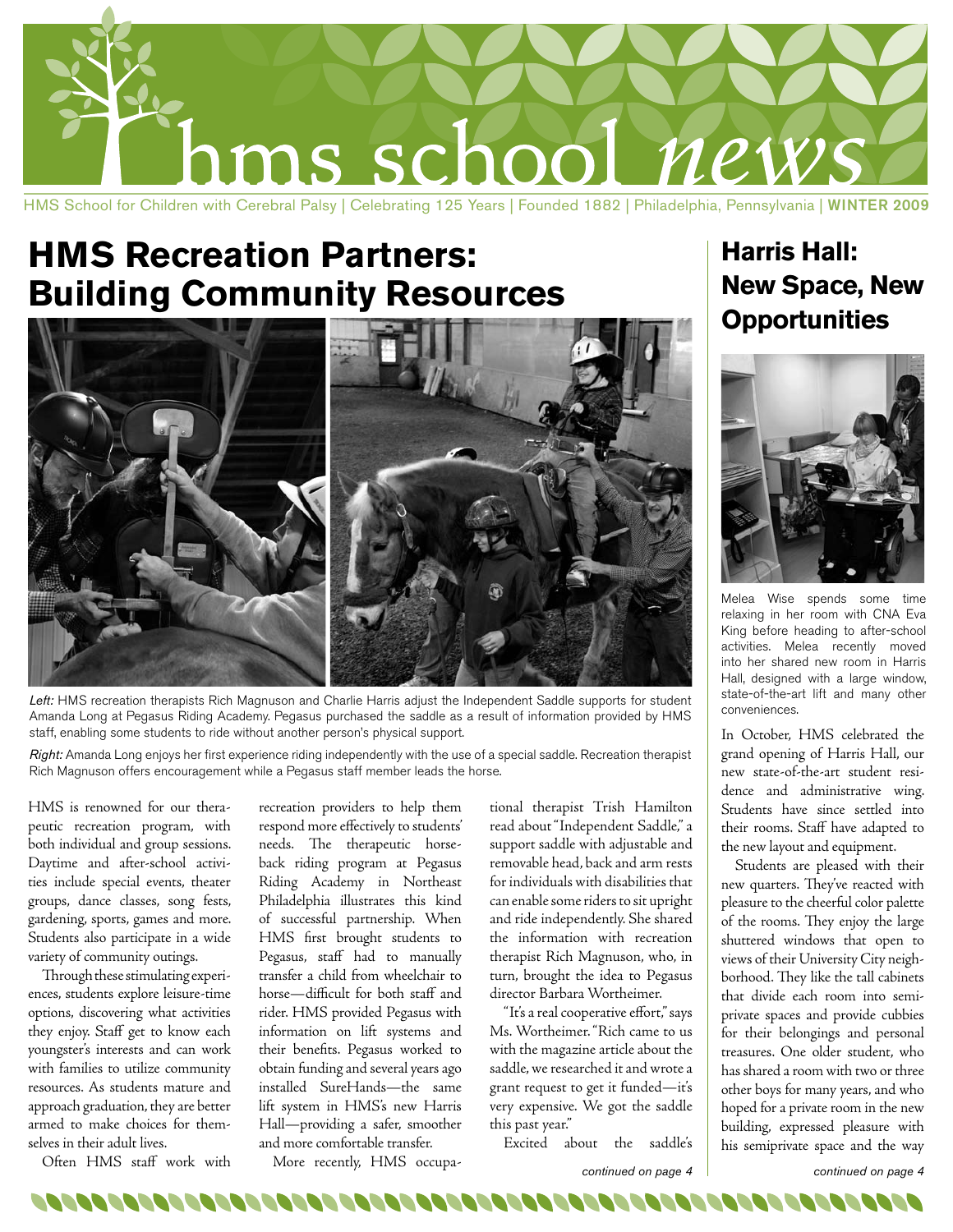

### **Executive Director's Message**

By Diane L. Gallagher, PhD

In 2002, the board revised HMS's strategic plan. Six years later, we celebrated our accomplishments across many fronts. It was time to revisit our goals and establish new priorities. The board is now focusing on three strategic goals that will direct our efforts over the next several years.

The first is to expand student enrollment to capacity in our new building— Harris Hall, calling for aggressive marketing of our residential program. Since we are almost at capacity for Pennsylvania day students, we will reach out to school districts throughout the area and beyond. We plan to clearly demonstrate the value of an HMS education, to pursue other accreditations that can expand our market and to explore additional ways to broaden our programs and leverage our staff 's expertise.

Second, we want to maintain a stable financial position with sufficient operating funds to weather difficult periods. Expanding the residential program to full capacity will help. We intend to explore opportunities for additional revenue through a variety of sources, including fundraising efforts that build on our successful capital campaign. We will also strive for the most efficient and cost-effective ways to use our resources for maximum impact.

Our third strategic goal is to manage the changes—internal *and* external that impact our efforts. HMS has grown more complex. Our students' increased medical fragility requires more staff and more formal procedures for handling day-to-day activities. We value the loving, nurturing culture that HMS represents, while acknowledging the need for a more structured operation. We are working to achieve additional certifications. And we must respond to increased governmental guidelines and demands for accountability in several areas.

Together the board and administration welcome these challenges. Change is unsettling, but also exhilarating. We look forward to sharing our thoughts and plans.

### **In Memorium Remembering those we'll miss**

Demeetris Fife, son of Dynette Leonard of Lansdale and Lawrence Fife of Philadelphia, died at home November 17, 2008 at age 14. Demeetris came to HMS in September 2007 and was quickly known for his beautiful smile and great sense of humor. His teacher, Jennifer McNicholas, describes him as a very hard worker who always put forth his best effort in all activities. He enjoyed a good laugh and liked to make others laugh. He loved his family, and will be missed by all who knew him.

Lorraine Davis, an assistant teacher in Cheryl Leask's classroom died November 22, 2008. Ms. Davis joined the HMS staff in September, but in her brief tenure, she successfully connected with students and staff in varied departments of the school. "We all benefited from her warmth and extending of herself to others," says Christina Coia, HMS Director of Education.

## **HMS Mourns Lorine E. Vogt, Board Member**

HMS lost a long-time friend and supporter with the death of Lorine E. Vogt on October 11, 2008 at age 80. A member of HMS's Board of Trustees, Mrs. Vogt first joined the Women's Committee in 1977, remaining active through the Committee's transition into the Board in 1986. She shared her commitment to HMS with her son, Peter, also a trustee.



Mrs. Vogt, who served for many years on the board of the Philadelphia Museum

Lorine E. Vogt

of Art, was instrumental in bringing the late Anne d'Harnoncourt to participate in HMS's 125<sup>th</sup> anniversary art-show opening. For 50 years, she also worked on the committee of the Community Clothes Charity, whose annual "gently used" designer sale benefits local organizations, including a generous donation of \$180,000 to HMS's Capital Campaign in 2006.

Most recently, Mrs. Vogt chaired HMS's Capital Campaign that successfully realized the school's vision of expanding its facilities to better accommodate today's students. The result of her efforts—Harris Hall—HMS's new residential wing, reached completion shortly before her death.

Anne Wilmerding, Board President, praised Mrs. Vogt's commitment to HMS and her hard work on the campaign. "It was a great tribute to her long friendship with Nancy Harris, for whom the building is named, as well as a wonderful show of her devotion to the school. She will be deeply missed by us all."

Nancy Harris cherishes her years of friendship with Mrs. Vogt, describing her warmth, her devotion to family, her loyalty and generosity to friends and causes she supported. "She lived life to the full, with wonderful family and friends. She had a lot of fun."

Mrs. Vogt's family designated HMS as a recipient of donations in her memory.



Becky Bradbeer (left), board member and stalwart supporter of the arts, made it possible for a group of HMS students to attend a performance of "Cinderella" at People's Light and Theater. Here, accompanied by her assistant, she receives a "Thank You" from student representative Ethan Jorgensen, assisted by recreation therapist Rich Magnuson.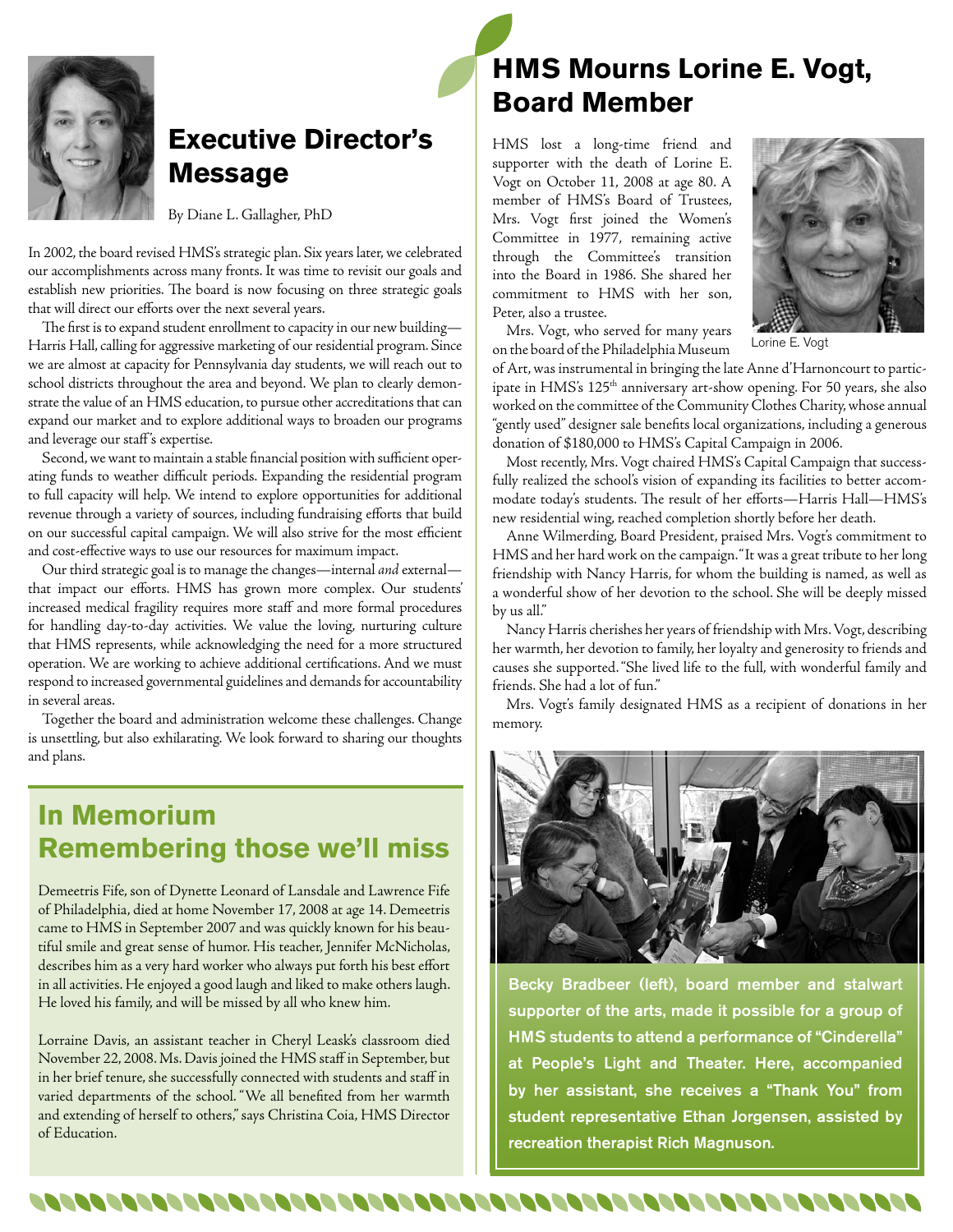# **Meet Nancy Hale: HMS's New Social Worker**

While an undergraduate at Oberlin College, Nancy Hale spent an "Urban Semester" in Philadelphia as a Please Touch Museum intern. Although she grew up in Connecticut, she moved to Philly after graduation and never left.

Ms. Hale completed a Masters degree in Social Work at Bryn Mawr College to begin an over 20-year career working with families of children with special needs. This past September, she expanded the HMS social work staff on a part-time basis. She now works full-time, as Ellen Scharff reduces her hours.

Ms. Hale was previously Director of Temple University's

Family Friends Program that provides in-home respite and companionship for families of children with special needs. Prior to her years at Temple, she worked for 13 years at Children's Seashore House and Children's Hospital of Philadelphia, serving families in numerous programs, including the cerebral palsy and cochlar-implant units.

Throughout her career, Ms. Hale knew of HMS and its commitment to helping students achieve the greatest possible independence. She likes working as part of an interdisciplinary team where all team members share a genuine concern for the families' and children's emotional wellbeing. She hopes to grow HMS's social work program by developing a graduatestudent intern program.

"It's wonderful to be working with such a strong and highly skilled staff. It is so apparent that at HMS there is a high level of caring and commitment to children with special needs," she says.

Ms. Hale is the mother of two children—Emily, age 20 and Christopher, age 15. She and her partner, Ellie Armsby, live in Germantown, where Ms. Hale is an avid gardener and enjoys playing the violin with the Lower Merion Symphony and singing in her church choir.



Nancy Hale, HMS Social Worker

## Holiday Show 2008 Featured Music from Around the Globe

#### *Clockwise from top left:*

"Mulan" and fabulous drumming with Room 1—From left, Shanea Howell gets help from one-onone Annie Wiggins Coleman, Andrew Dennin drums with OT Janice Barbour and Tom Porreca gets a hand from ST Marianne Gellert-Jones.

Jake Powers hits a switch to sing his part in "The Mexican Hat Dance," with encouragement from his teacher, Emily Gureckis.

Christian Baus looks intently at his teacher, Kristin McKeown, during his musical contribution to Room 3's "The Twelve Days Back at School," while CNA Terri Solomon offers her support.

Shawn Lee gets a "hello" pat from Annamarie DiLauro, his friend Frankie's mother, as he drums in Room 23's performance, "The Lion Sleeps Tonight."